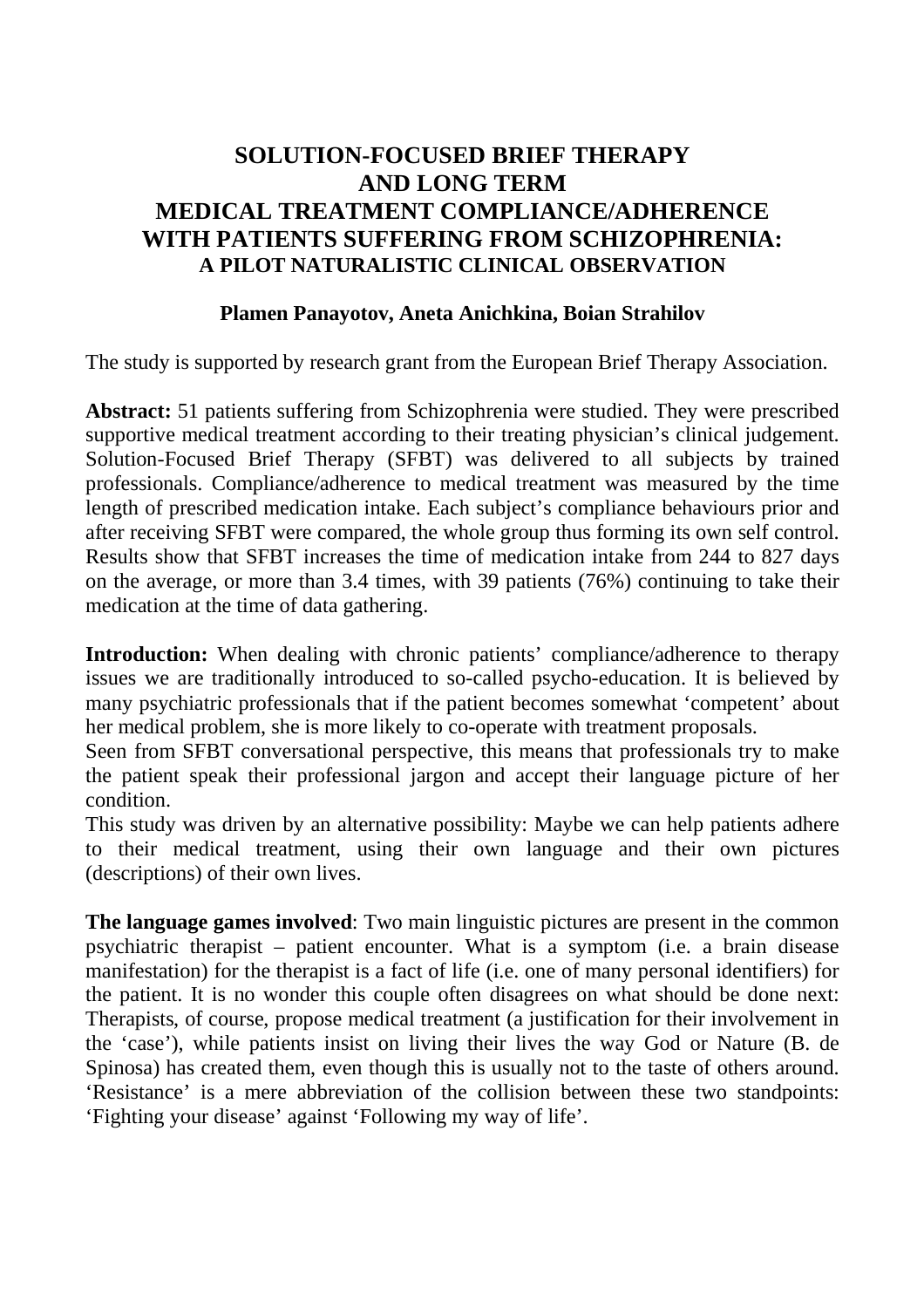**The SFBT reframe**: Defining realistic, personally meaningful patient goals and ways to achieving them leads to redefining symptoms as obstacles towards reaching these goals, and medication as a helping tool on this road. This changes considerably the patient's attitudes towards medical treatment.

#### **The objectives of this study are:**

- To find out whether SFBT leads to improved compliance of patients suffering from schizophrenia to prescribed long term supportive medical treatment.
- To evaluate the level of this improvement if present in terms of time length of medication intake.

**Type of trial**. Pilot, retrospective, parallel-group, two-sites (Rousse & Sofia, Bulgaria), naturalistic observation.

## **Rationale for the study**.

• Supportive medical treatment is found useful in the long term symptoms management for schizophrenic patients.

• Most currently used antipsychotic drugs show good tolerability with insignificant side effects, but still an average of 4 months of prescribed medication intake is reported among chronic psychiatric patients (CATIE study 2006).

• SFBT is the most outcome studied psychotherapeutic approach today. Numerous studies have shown an average level of  $70 - 85$  % of client satisfaction from applying the approach, independent of the nature of presenting problems.

• Antipsychotic medication – SFBT combined use benefits with schizophrenic patients are well seen in the everyday clinical practice at different psychiatric settings, where the two treatment strategies are known and routinely applied:

o The medical treatment sets the stage for meaningful client-therapist conversations, thus making SFBT possible.

o Goal-setting in return improves considerably compliance attitudes. Patients who become and remain goal-oriented change their perception of symptoms – from habitual parts of their lives and personal identifiers these are conceived (constructed) as problems and obstacles towards reaching their life goals. Thus patients become more compliant to pharmacological therapy for longer periods of time.

• No clinical trials of any kind are known to have studied this hypothesis. Only case descriptions are reported until now on the issue.

#### **Time frame**:

Half year (January – July 2008) for the current observation, up to 42 years of previously recorded reliable clinical data for the retrospective data follow-up.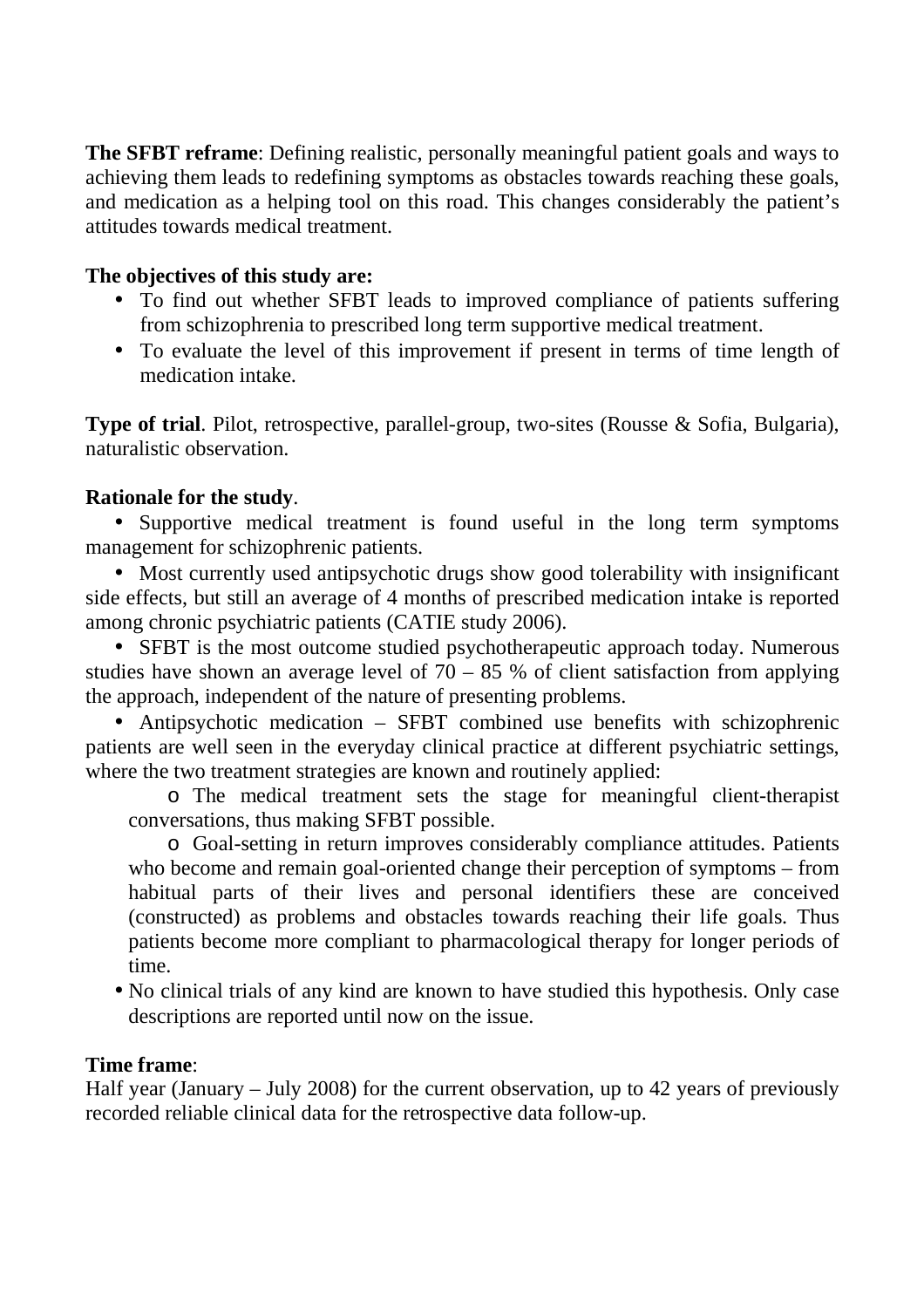#### **Inclusion criteria:**

- Diagnosis of Schizophrenic Disorder DSM-IV 295.
- Age between 19 and 65 years

**Exclusion criterion**: Lack of reliable information about the duration of a particular episode of supportive medication intake

**Variable to be determined and compared**: Time of supportive medication intake – number of days from date of medication prescription till date of stop

**Sample size**: 51 patients with time episodes of confirmed medication intake duration. The episodes were separated by one criterion – presence or lack of SFBT prior to prescribing the supportive treatment.

**Study design**. 51 patients, aged between 19 and 65 (mean 38), 28 male and 23 female were studied. The patients have a Diagnosis of DSM-IV defined Schizophrenic Disorder (295). The diagnosis was confirmed for all patients for minimum 2 and maximum 42 (mean 13) years. SFBT was provided for all patients at different time(s) (from 1995 till 2008, mean before 4.7 years) delivered in 1 to 12 (mean 4.3) sessions.

## **Trial procedures:**

• Supportive medication for all patients was prescribed with antipsychotic drugs according to their treating physician's clinical judgment.

• SFBT was provided for the patients by trained therapists according to the EUROPEAN BRIEF THERAPY ASSOCIATION OUTCOME RESEARCH DEFINITION (Mark Beyebach, 2000).

• The patients' compliance to medical treatment was determined by the available information about the length of supportive medication intake, derived from:

- their medical case records (37 patients),
- the patients' own reports (32),
- the patients' relatives (32),
- other sources (4).

• To minimise the impact of the numerous and often unknown factors affecting treatment compliance, the 'ideal subject' for this study was a patient with several (at least 2 – one before and one after SFBT) recorded episodes of supportive medication intake (of the same drug, or similar in effects and experienced side effects drugs of the same pharmacological group) who has received SFBT at (a) certain time(s).

Each subject is used as his own control since his present behaviour is compared to his past behaviour.

• Statistical analysis using SPSS was carried out to compare and evaluate the changes in supportive medication intake duration before and after SFBT administration.